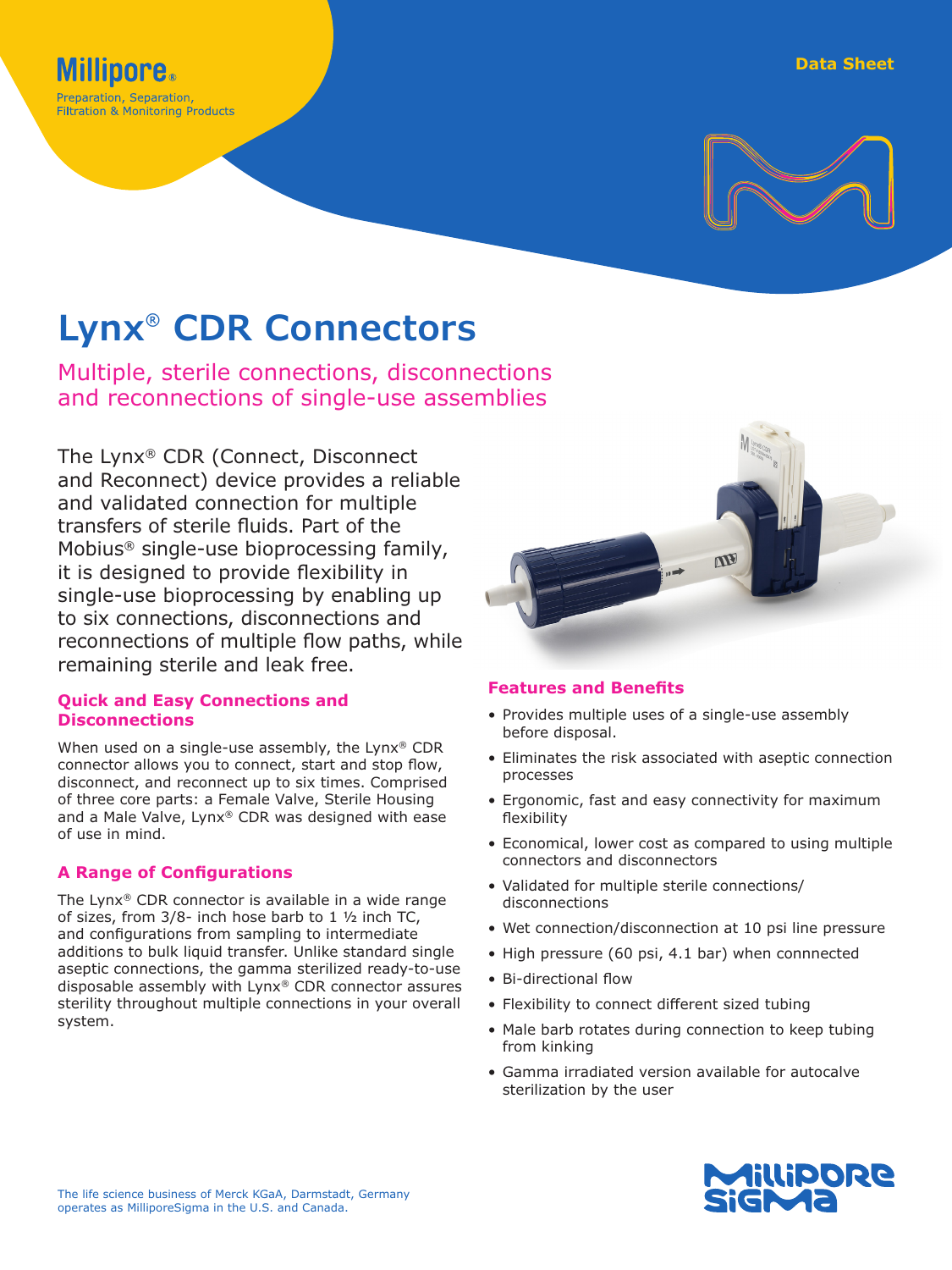# **A validated alternative to traditional aseptic connections**

A single-use system is typically a one-time connect process. With the Lynx® CDR devices, the flexibility of multiple connections is being brought to single-use bioprocessing.

### **Sterile liquid transfer**

The Lynx® CDR connector was designed to be integrated with single-use components including: single-use capsules, tubing and flexible containers. When sterilized by gamma irradiation or by autoclave sterilized for the gamma irradiated male version these assemblies are ideal for a wide range of liquid transfer applications, and are easily integrated into both upstream and downstream work flows ensuring the secure transfer of your valuable product.

### **Microbiological sampling**

For large sampling volumes or applications requiring a large numbers of samples, such as bioreactor sampling, the Lynx® CDR connector provides efficient and secure connections that reduce the risk of contamination. A manifold assembly of flexible sampling containers can be connected via a Lynx® CDR connector enabling flexibility in product sampling of small volume material transfers. This sterile connection to the sample point minimizes the risk of false positives.

### **The Emprove® Program**

Your fast track through regulatory challenges. Complementing our product portfolio, the Emprove® Program provides three types of dossiers to support different stages of development and manufacturing operations such as qualification, risk assessment and process optimization. The dossiers consolidate comprehensive product-specific testing data, quality statements and regulatory information in a readilyavailable format to simplify your compliance needs.

For more information, please visit: **[EMDMillipore.com/emprove](http://EMDMillipore.com/emprove )**

## **Snap, slide, twist**

With Lynx<sup>®</sup> CDR connectors, you are ready to go in just 3 easy steps.



### **Connect**

- Snap the Female and Male plates together
- Slide the blue door upwards to a locked position
- Push and twist the blue handle towards the sterile housing until locked into place

#### **Disconnect**

- Twist and pull blue handle outwards
- Slide the blue door downwards
- Un-snap the Female and Male plates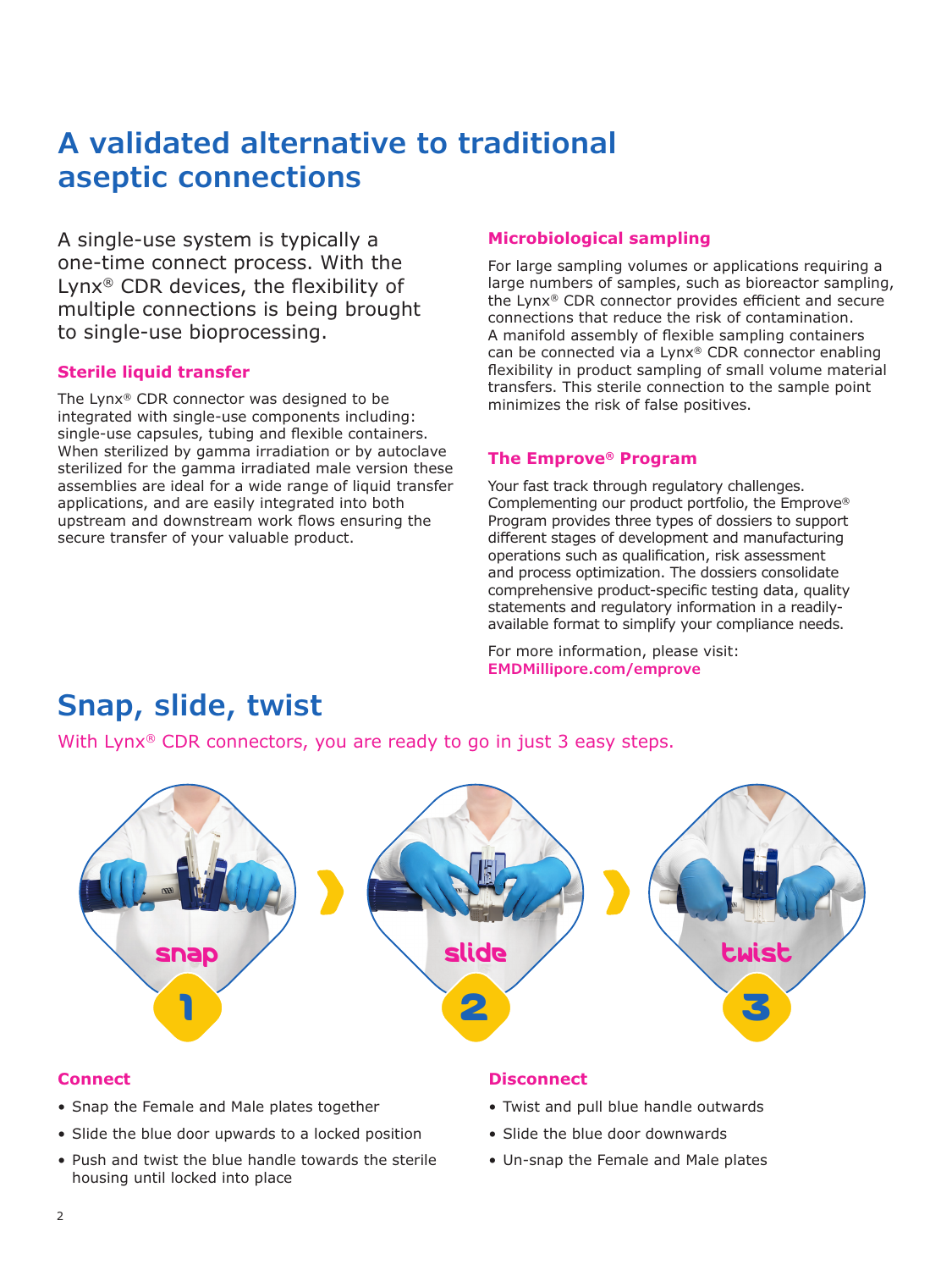| <b>Specifications</b>                                 |                                                                                       |  |  |  |
|-------------------------------------------------------|---------------------------------------------------------------------------------------|--|--|--|
| <b>Maximum Differential Pressure (bi-directional)</b> |                                                                                       |  |  |  |
| Disconnected                                          | 15 $psi(1 bar)$                                                                       |  |  |  |
| During connection or disconnection                    | 10 psig (0.7 bar)                                                                     |  |  |  |
| Connected                                             | 60 psig (4.1 bar)                                                                     |  |  |  |
| <b>Sterilization Capability</b>                       |                                                                                       |  |  |  |
| Gamma                                                 | up to 45 kGy                                                                          |  |  |  |
| Autoclave                                             | up to 131 °C, 30 minutes, 3 cycles                                                    |  |  |  |
| <b>Temperature Ratings</b>                            |                                                                                       |  |  |  |
| Storage                                               | 0-40 °C (32-104 °F) environmental temperature                                         |  |  |  |
| Freeze                                                | $-80$ °C ( $-112$ °F)                                                                 |  |  |  |
| Operating                                             | 2-40 °C (36-104 °F) liquid temperature                                                |  |  |  |
| <b>Dimensions</b>                                     |                                                                                       |  |  |  |
| Female                                                | (Nominal) Length: 5.5 in (14.0 cm), Width: 3.3 in (8.4 cm), Height: 5.4 in (13.7 cm)  |  |  |  |
| Male                                                  | (Nominal) Length: 10.1 in (25.7 cm), Width: 3.3 in (8.4 cm), Height: 5.4 in (13.7 cm) |  |  |  |